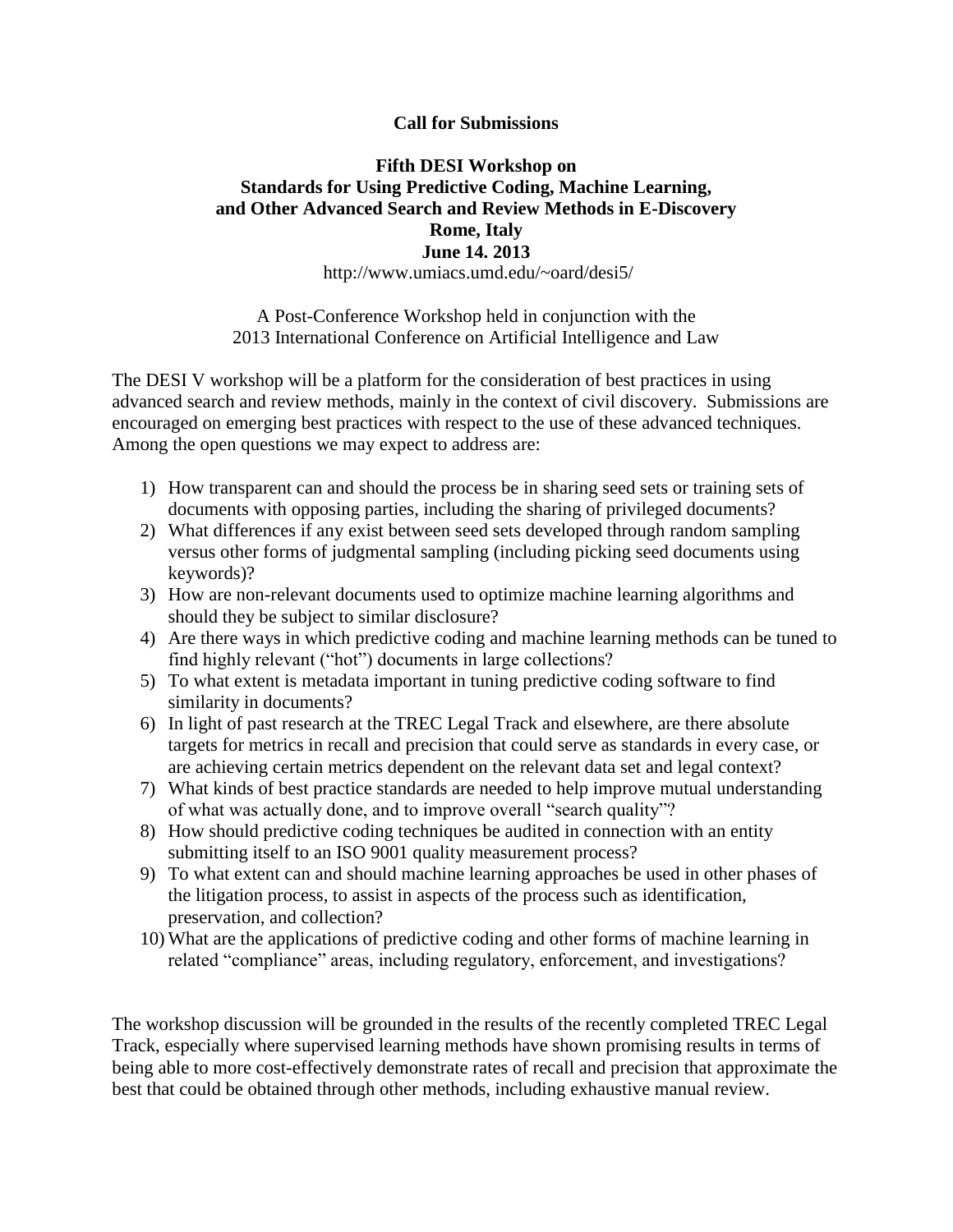Participation is invited from all interested parties, including those with backgrounds in

- Archives and records management
- Artificial intelligence and law
- Cognitive science
- Content analytics
- Computational linguistics
- Digital forensics
- Legal sensemaking
- Human-computer interaction
- Human language technology
- Information retrieval
- Knowledge management
- Legal informatics
- Litigation support
- Natural language processing
- Standards
- Text mining and text classification

## Submissions:

Two types of written contributions are invited:

- Brief position papers (typically on the order of 2 pages) describing individual interests, for inclusion (without review) on the DESI V web site and distribution to workshop participants. Brief descriptions of this type are particularly valuable when bringing together diverse research communities. Additionally, these papers can help with our selection of discussants, discussion leaders, and panelists. Position papers are requested by May 8, 2013. Participation in the workshop is open, so prior submission of position papers is strongly encouraged but not strictly required.
- Original papers (4 to 10 pages) describing research or practice. After peer review, accepted papers will be posted on the DESI V website and made available in hard-copy to workshop participants. Authors of accepted research papers will be invited to present their work either as an oral or a poster presentation. Research papers are due on May 1, 2013; decisions will be returned on May 15, 2013.

Submissions should be sent by email to Doug Oard [\(oard@umd.edu\)](mailto:oard@umd.edu) with the subject line DESI V POSITION PAPER or DESI V RESEARCH PAPER. All submissions received will be acknowledged within 3 days.